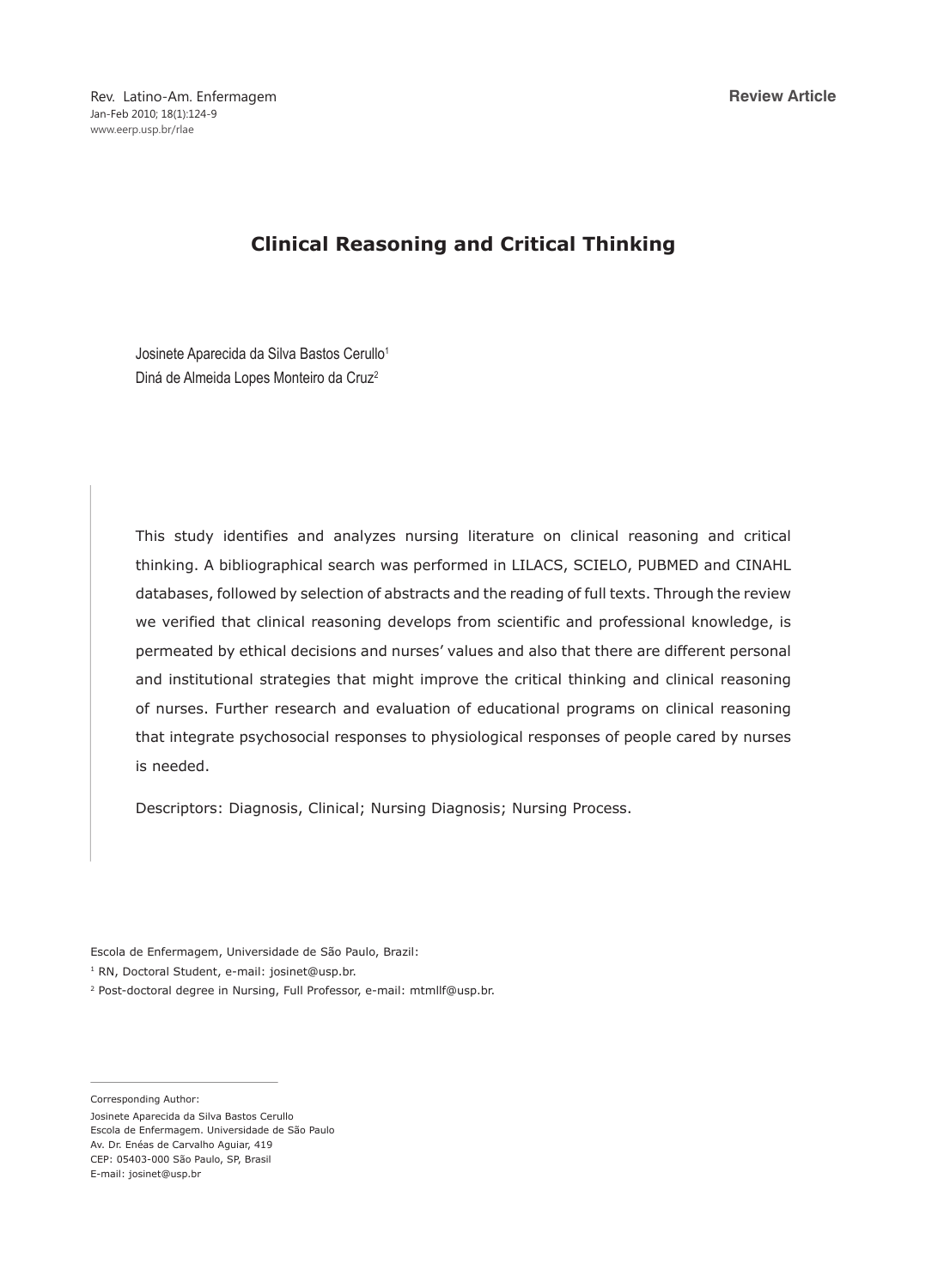#### **Raciocínio clínico e pensamento crítico**

O objetivo deste trabalho foi identificar e analisar estudos da literatura de enfermagem sobre raciocínio clínico e pensamento crítico. Realizou-se busca bibliográfica nas bases de dados LILACS, SciELO, PubMed e CINAHL, escolha de resumos, com posterior leitura dos textos na íntegra. Essa revisão permitiu verificar que o raciocínio clínico se desenvolve a partir dos conhecimentos científicos e profissionais, permeado por decisões éticas e valores dos enfermeiros e, ainda, que existem diversas estratégias pessoais e institucionais que podem aprimorar o pensamento crítico e raciocínio clínico dos enfermeiros e que há necessidade de realizar pesquisas e avaliação de programas de formação sobre raciocínio clínico que integrem as respostas psicossociais às fisiológicas das pessoas cuidadas pela enfermagem.

Descritores: Diagnóstico Clínico; Diagnóstico de Enfermagem; Processos de Enfermagem.

#### **Raciocinio clínico y pensamiento crítico**

El objetivo de este trabajo fue identificar y analizar estudios de la literatura de enfermería sobre raciocinio clínico y pensamiento crítico. Se realizó una búsqueda bibliográfica en las bases de datos LILACS, SciELO, PubMed y CINAHL, selección de resúmenes, con posterior lectura completa de los textos. Esa revisión permitió verificar que el raciocinio clínico se desarrolla a partir de los conocimientos científicos y profesionales, impregnado por decisiones éticas y valores de los enfermeros y, también, que existen diversas estrategias personales e institucionales que pueden perfeccionar el pensamiento crítico y raciocinio clínico de los enfermeros y que existe necesidad de realizar investigaciones y evaluación de programas de formación sobre raciocinio clínico que integren las respuestas psicosociales a las fisiológicas de las personas cuidadas por la enfermería.

Descriptores: Diagnóstico Clínico; Diagnóstico de Enfermería; Procesos de Enfermería.

## **Introduction**

The term *clinical reasoning* is used in scientific literature to describe the mental processes involved in the care delivered to users of healthcare systems. The word *reasoning* comes from the Latin word *raciocinium* - calculation, evaluation, use of reason, whereas *clinical* derives from the Greek word *klinikos* - bed, clinic, place where preventive, curative and palliative procedures are carried out or analysis of the signs and symptoms manifested by patients<sup>(1)</sup>.

Clinical reasoning is a central theme for nursing professionals' practice and teaching. This article presents an overview of strategies to improve clinical reasoning, based on the scientific nursing literature on this topic.

Aiming to outline scientific production in the field, a bibliographic search was performed in January 2008 in LILACS, SciELO, PubMed and CINAHL databases without limitation of date of publication, observing the available abstracts.

The terms *raciocínio clínico* and 'clinical reasoning' were not found either in MeSH (PubMed) or DeCS (BIREME), so the search focused on the use of these words in titles and abstracts. After the initial search, we found that many articles addressed the issue *pensamento crítico* and 'critical thinking', so new searches were conducted using these terms, since these were not indexers either.

There was a superposition of many references, and after careful reading and analysis of the abstracts in Portuguese, Spanish and English, the 25 selected publications were fully read to compose this article.

#### **Specific Reasoning in Clinical Nursing**

Clinical reasoning is present in all nurses' care actions and decisions: in diagnosing phenomena, in choosing appropriate interventions and evaluating results. The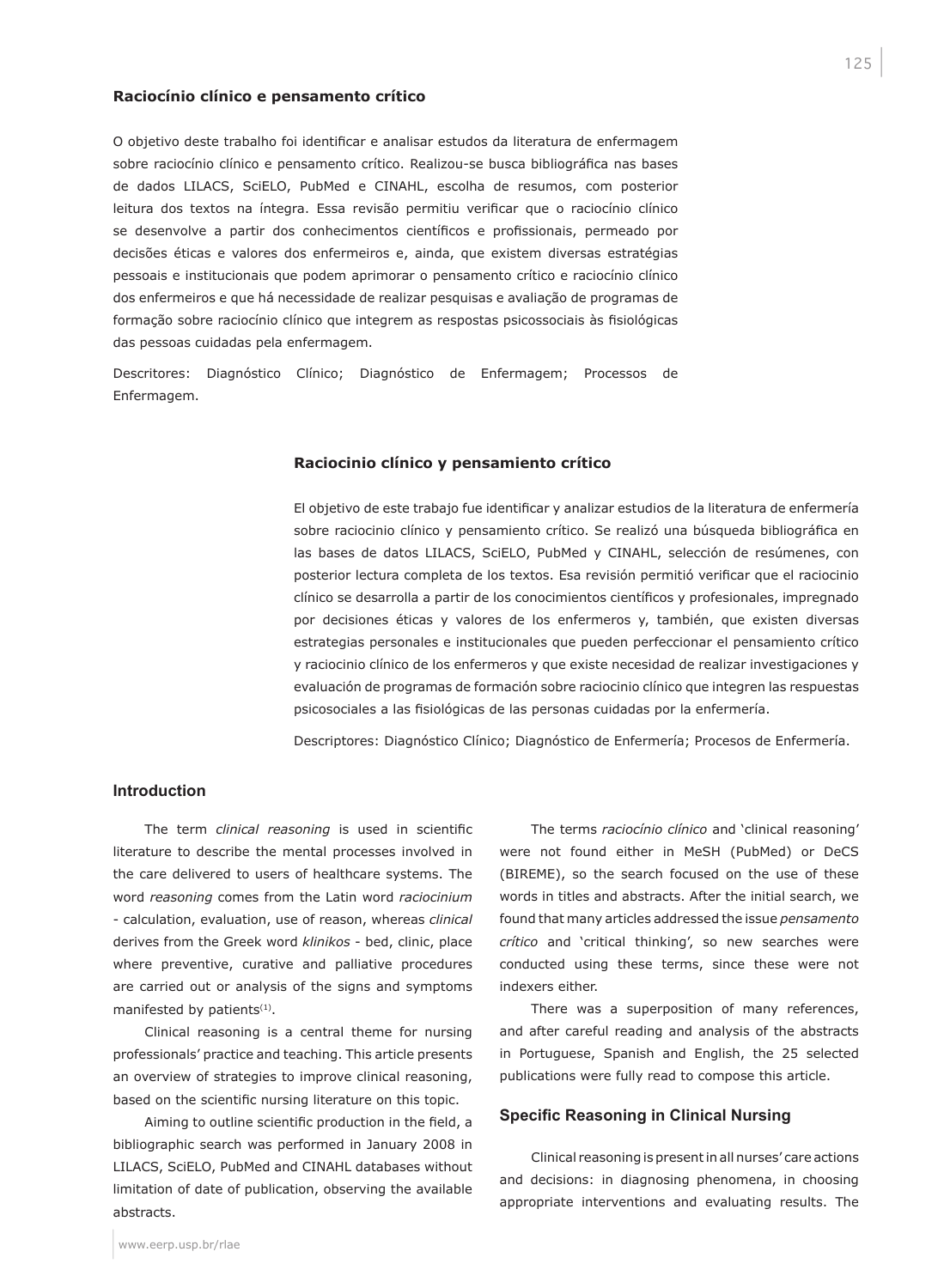formulation of the diagnosis includes expectations of interventions and potential outcomes in a given context and depends on the people involved (nurse, patient, family, community) and the relationships established between them(2).

The studies on clinical reasoning in nursing can be divided according to date of publication and thematic influence: the 1970s - based on statistical theory, the 1980s - theory of information processing, 1990 intuitive reasoning. Today, there is a variety of studies in these three fields<sup>(3)</sup>.

Decisions based on inductive, deductive and intuitive analyses are also permeated by ethical thinking, so that clinical reasoning is fundamentally an interactive process, contextualized in care practice. Thus, several authors have proposed the integration of these logics existent in the concept of clinical reasoning.

One proposal of a theoretical model of clinical reasoning integrates three dimensions in clinical judgments: the diagnostic dimension, the therapeutic dimension and the ethical dimension $(4)$ . According to this model, the collection and processing of information is strongly influenced by ethno-cultural and motivational aspects of subjects, by the nurses' interests and philosophical foundations, their beliefs about nursing's conceptual focus and its social function, and their implicit and explicit values, especially when there is little time for decision-making. Thus, encouraging sensitivity to relevant ethical cues on admission and in daily assessments of patients is very important within an integrated approach.

We suggest that admission assessment is guided by Functional Health Patterns\* and techniques of analysis of narrative that can reveal interesting information about the integration of diagnostic, therapeutic and ethical content.

A study in the health milieu(5) ratifies the view that the clinical reasoning of specialist nurses occurs in their experience in delivering care and in attributing values for such care. After analyzing interviews carried out with 11 nurses through Grounded Theory, the author developed a theoretical model of clinical reasoning, which has three main elements: "finding oneself in the challenge of caring," "caring" and "assigning value to care". This model shows that nurses seek relevant information about the person requiring care, as attention is drawn to certain issues and that this is an ongoing process during

admission, the implementation of interventions and evaluation of results, permeated by the experience of the values attributed to care (i.e. to like providing care or not, value or devalue nursing, be aware of ethicalmoral dilemmas or not, to know the patient or not, to trust in one's own intellectual abilities or not).

The author stresses that such features summarize how clinical reasoning is developed based on professional knowledge and attention to nurses' internal and external environments, which might generate involvement (or not) and nurse's decision-making about the person to be cared for.

# **Use of Critical Thinking and Improvement of Clinical Reasoning**

Clinical reasoning and critical thinking are frequently used in nursing literature as synonyms to describe processes associated with the work of nurses with patients. Other terms are used–analytical thinking, clinical judgment, critical judgment, clinical decisionmaking, creative thinking, problem solving, reflective thinking, diagnostic reasoning–however, the way authors explain concepts related to these terms differ considerably.

It does not seem appropriate to consider clinical reasoning and critical thinking as synonymous: critical thinking involves some skills and attitudes necessary for the development of clinical reasoning, which is based on existing knowledge and context (possible goals, needs of patients, available resources).

In an analysis of the literature from 1981-2002, 198 attributes for the term critical thinking were found $(6)$ . In this and other studies, the authors mentioned that critical thinking is still an evolving concept in nursing, that there is not a sufficiently clear model of critical thinking and recommend further research on the subject (quantitative or qualitative). Critical thinking would not be a method to be learned, but a process, an orientation of the mind, incorporating the cognitive and affective domains(7).

Two studies, however, are cited as helpful in understanding critical thinking in nursing: one<sup>(8)</sup> addresses the characterization of critical thinking of nurses through habits of the mind and cognitive skills, and the second<sup>(9)</sup>, presents a theoretical framework that characterizes the clinical experience as the main ally in improving critical thinking.

126

<sup>\*</sup>The 11 Functional Health Patterns are areas that allow understanding of the health-disease processes: perception and management of health, nutrition, elimination, activity and exercise, rest and sleep, sensory perception, self-perceptions and self-concept, relationships, sexuality and reproduction, adaptation and stress tolerance, beliefs and values. It is a structured and holistic approach to the assessment of the admission of people, their development and quality of life.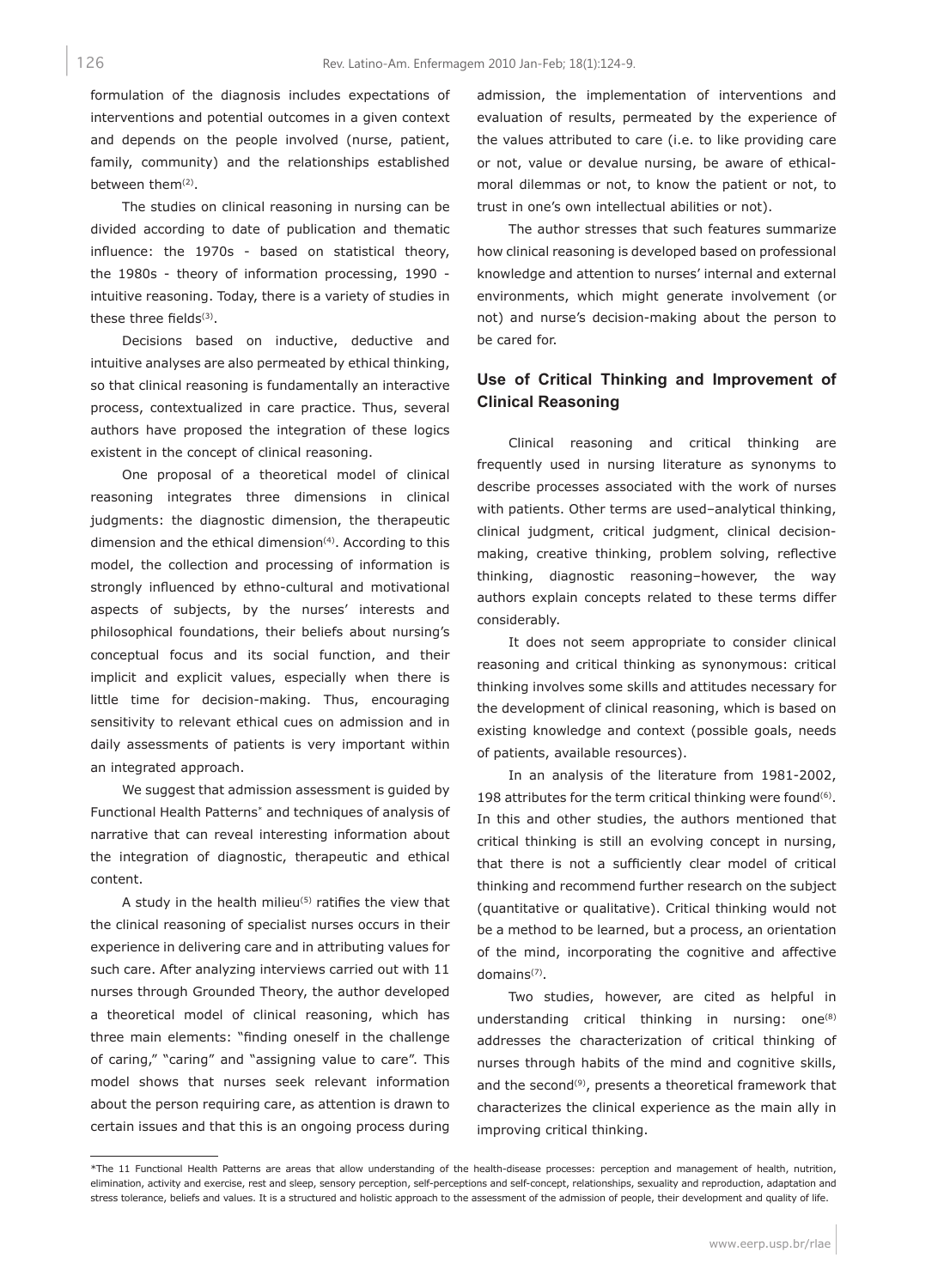The enhancement of critical thinking is key to achieving high standards of diagnostic accuracy, since the proposition of diagnoses and interventions is a complex task(10).

The strategies that can be employed to improve critical thinking are(11-14):

- to reflect on one's own life and personal values and the development of relationships with patients and one's profession;

- to recognize and promote a work environment that values nurses as knowledgeable workers and invites them to debate and question;

- to think about one's own thinking (for example, following the proposal of the 7 cognitive skills and 10 habits of mind);

- to connect with the thinking of others;

- to identify and challenge assumptions, inferences and other interpretations;

- to consider alternative possibilities and make use of reflective skepticism;

- to balance reflective skepticism – one's own truth and those of others;

- to develop sensitivity to contextual factors;
- to assess the credibility of evidence;
- to recognize and accept intuitive knowledge;
- to tolerate the ambiguity of clinical judgments;

- to control anxiety about the possibility of being "wrong".

Institutions can also promote the improvement of critical thinking(7, 12-13, 15) through:

- the offering of educational opportunities appropriate to different learning styles;

- teaching approaches that encourage creativity, testing, discovery and questions (e-mails, texts, poetry, debate);

- carrying out activities in small groups;

- the use of role development techniques;

- reading articles and writing critical essays;

- simulations, puzzles and analysis of representations in the media (newspapers, magazines);

- analysis of case studies and clinical scenarios;
- development of projects proposing changes;

- adopting the strategy of PBL (Problem Based Learning);

- encouraging the participation of nurses in the decisionmaking process in clinical units;

- encouraging dialogue among peers, which favors proactive processes;

- supporting a formal and informal organizational culture for nursing professional development.

Potential barriers to improved critical thinking are: conflicts at the work place (repetitive solutions, impaired ability to listen, troubled relationships among nurses or nurses and physicians), the stereotyped use of diagnostic categories, specialization and excessive demands on nurses' time<sup>(13)</sup>.

#### **Methods to Evaluate Critical Thinking**

The evaluation of critical thinking can be accomplished through several strategies: through instruments, observation of performance in a practical environment, use of questions for clarification, discussions about patient care, problem-solving strategies using case scenarios and the indication of interventions, analysis of written portfolios, documentation of situational analysis and conceptual maps. Evaluating only one strategy or only once is not recommended(7,13).

The found instruments that measure critical thinking were:

- Watson-Glaser Critical Thinking Appraisal<sup>(16)</sup>;
- California Critical Thinking Skills Test<sup>(17)</sup>;
- Ennis Weir Critical Thinking Essay Test<sup>(18)</sup>;
- Cornell Critical Thinking Test<sup>(19)</sup>;
- California Critical Thinking Disposition Inventory(20).

The main limitations for the use of these instruments in nursing are that they do not capture the specific nature of nursing, do not incorporate nurses' practical reality, are usually applied to populations of students, are not randomized and do not have wellestablished psychometric properties. A review of the concept of critical thinking, as well as the evaluation of critical thinking in the clinical context with multiple measurements, is recommended<sup>(21-23)</sup>.

There is also specific criticism about existent research - that the use of critical thinking (focused on analytical and individual thinking) would not ensure the development of the nursing profession because it would decrease creativity, the dialogical interaction with people and communities and would not structure practice in nursing theories<sup>(21,24)</sup>. This view seems to be very extreme because, by themselves, skills and attitudes relevant to critical thinking do not limit any human interaction, or the choice of certain theoretical frameworks.

There is no need, however, to transform critical thinking into a unit of course content to be taught in the nursing curriculum, which would indicate an overvalued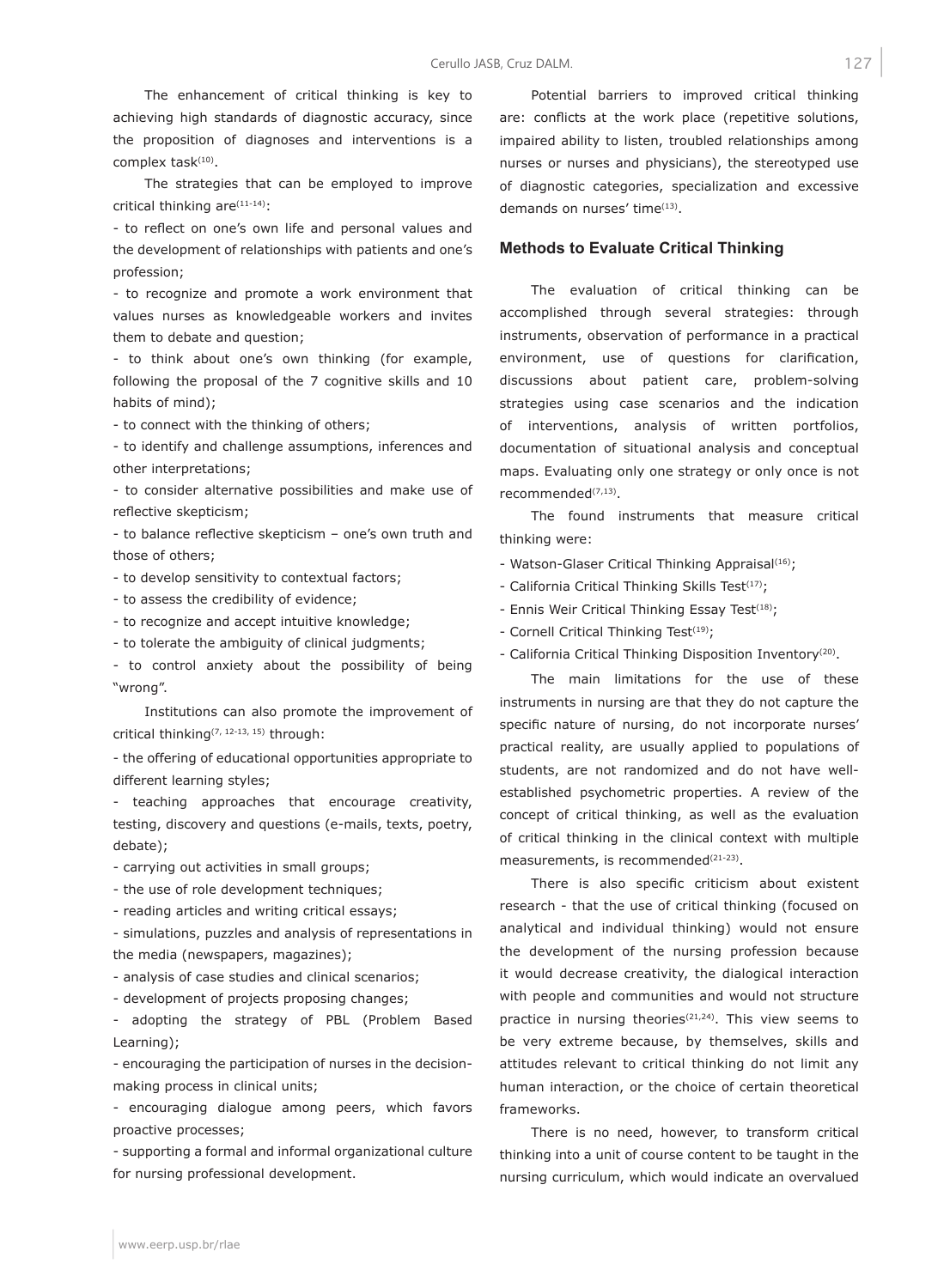belief in the ability of transformation that this concept would generate. Nonetheless, paradoxically, faculty members and students should be able to observe their own processes of thinking in the cognitive, affective and psychomotor domains, using strategies associated with different contents so that they are able to provide safe and effective care<sup>(25)</sup>.

#### **Conclusions**

Constant improvement of clinical reasoning is a challenge for all professionals in the health field. It requires the use of multiple strategies and ongoing training. There are several studies in the field of hospital nursing that aim to encourage the improvement of clinical reasoning through activities involving information processing, such as discussions of patients' cases.

However there are few studies favoring the improvement of clinical reasoning, including reflexive strategies, which seem more appropriate when one considers clinical reasoning models that also include psychosocial issues and stress the expression of nurses' values and the ethical and moral dilemmas they experience. There is, therefore, a gap of knowledge on the subject and the need to test strategies and carry out further research.

Conducting studies on the improvement of clinical reasoning with the integration of psychosocial responses to the physiological ones is a challenge, since both interfere with the complex health/disease process and demand specific care for individuals and populations.

Considering the need to value the different standards of knowledge and learning styles, the training programs in the field should be planned and implemented based on the practice and experience of the participants, offering opportunities to improve skills, knowledge and attitudes in their own work environment.

Yet, providing educational opportunities does not necessarily imply changes in practice. Professionals are free to modify their work routine or not, based on their own perceptions and contextual influences, which hinders the measurement of the direct impact of these programs on care delivered to the health system's users.

On the other hand, not offering these opportunities is equivalent to assuming that changes will occur through individual and not coordinated initiatives, which might require more time and end in emotional distress for the professionals involved in addition to higher financial costs for professionals and the health system.

 Investment in the training of nurses is needed. It is also extremely important to observe its results, especially to evaluate the transformations in cognitive processes and proposed changes in care practices.

### **References**

1. Houaiss A, Villar MS. Dicionário Houaiss da Língua Portuguesa. Rio de Janeiro (RJ): Objetiva; 2001.

2. Tanner CA. Thinking like a nurse: a research-based model of clinical judgment in nursing. J Nurs Educ 2006; 45(6):204-11.

3. Lee J, Chan ACM, Phillips DR. Diagnostic practise in nursing: a critical review of the literature. Nurs Health Sci 2006; 8:57-65. 4. Gordon M, Murphy CP, Candee D, Hiltunen E. Clinical judgment: an integrated model. Adv Nurs Sci 1994; 16(4):55-70.

5. Correa CG. Raciocínio clínico: o desafio do cuidar. [tese]. São Paulo (SP): Escola de Enfermagem/USP; 2003.

6. Turner P. Critical thinking in nursing education and practice as defined in the literature. Nurs Educ Perspect 2005; 26(5):272-7.

7. Simpson E, Courtney M. Critical thinking in nursing education: literature review. Int J Nurs Pract 2002; 8(2):89-98.

8. Scheffer BK, Rubenfeld GM. A consensus statement on critical thinking in nursing. J Nurs Educ 2000; 39(8):352-9.

9. Benner P. From novice to expert: excellence and power in clinical nursing practice. Reading (MA): Addison-Wesley; 1984. 10. Lunney M. Critical thinking and accuracy of nurses diagnoses.

Part I: risk of low accuracy diagnoses and nex views of critical thinking. Rev Esc Enferm USP 2003; 37(2):17-24.

11. Lauterbach SS, Becker PH. Caring for self: becoming a self reflective nurse. Holist Nurs Pract 1996; 10(2):57-68.

12. Crowe MT. O'Malley J. Teaching critical reflection skills for advanced mental health nursing practice: a deconstructivereconstructive approach. J Adv Nurs 2006; 56(1):79-87.

13. Hynes P, Bennett J. About critical thinking. Dynamics 2004; 15(3):26-9.

14. Lunney M. Critical thinking and accuracy of nurses diagnoses. Part II: application of cognitive skills and guidelines for selfdevelopment. Rev Esc Enferm USP 2003; 37(3):106-12.

15. Lunney M. Critical thinking and nursing diagnosis: case studies e analyses. Philadelphia: North American Nursing Diagnosis Association; 2001.

16. Watson G, Glaser EM. Watson-Glaser critical thinking appraisal manual. Cleveland: Psychological Corp; 1980.

17. Facione PA. The Califórnia critical thinking skills test manual. Millbrae: California Academic Press; 1992.

18. Ennis RH, Weir E. The Ennis-Weir critical thinking essay test. Pacific Grove: Midwest Publications; 1985.

19. Ennis RH, Millman J, Tomko TN. Cornell critical thinking tests level X and level Z manual. 3rd ed. Pacific Grove: Midwest Publications; 1985.

20. Facione NC, Facione PA. The California critical thinking dispositions inventory test manual. Millbrae: California Academic Press; 1992.

21. Hicks FD. Critical thinking; toward a nursing science